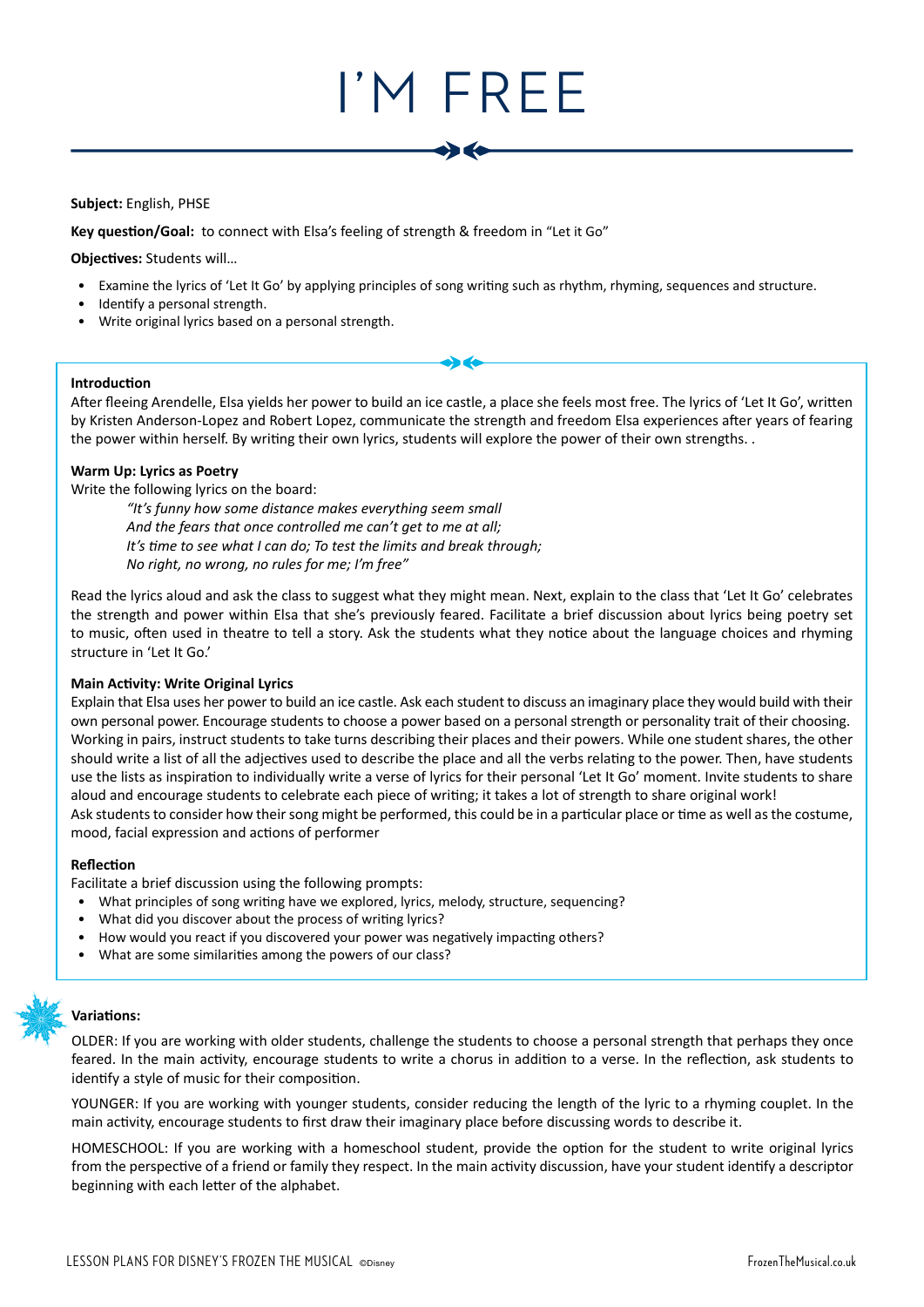# **ENGLAND UK CURRICULUM LINKS**

|                                            | <b>KEY STAGE 2</b>                                                                                                                                    | <b>KEY STAGE 3</b>                                                                                                                                  |
|--------------------------------------------|-------------------------------------------------------------------------------------------------------------------------------------------------------|-----------------------------------------------------------------------------------------------------------------------------------------------------|
| <b>PSHE</b><br><b>Health and Wellbeing</b> | About personal identity; what con-<br>tributes to who we are (e.g. ethnicity,<br>family, gender, faith, culture, hobbies,<br>likes/dislikes)          | How we are all unique; that recognising and demonstrating<br>personal strengths build self-confidence, self-esteem and<br>good health and wellbeing |
|                                            | To recognise their individuality and<br>personal qualities                                                                                            |                                                                                                                                                     |
|                                            | To identify personal strengths, skills,<br>achievements and interests and how<br>these contribute to a sense of<br>self-worth                         |                                                                                                                                                     |
| <b>ENGLISH</b><br>Spoken Language          | Participate in discussions,<br>presentations, performances, role play,<br>improvisations and debates                                                  | Using English confidently in a range of formal and informal<br>contexts, including classroom discussion                                             |
|                                            | Listen and respond appropriately to<br>adults and their peers                                                                                         | Giving short speeches and presentations, expressing their<br>own ideas and keeping to the point                                                     |
| <b>ENGLISH</b><br><b>Writing</b>           | Identify the audience for and<br>purpose of the writing, selecting the<br>appropriate form and using other<br>similar writing as models for their own | Writing stories, scripts, poetry and other imaginative<br>writing                                                                                   |
|                                            | In narratives describe settings,<br>characters and atmosphere and<br>integrating dialogue to convey<br>character and advance the action               | Consider how their writing reflects the audience and<br>purpose for which it was intended                                                           |

## **WALES**

|                                                | <b>KEY STAGE 2</b>                                                                                         | <b>KEY STAGE 3</b>                                                                                      |  |
|------------------------------------------------|------------------------------------------------------------------------------------------------------------|---------------------------------------------------------------------------------------------------------|--|
| <b>PERSONAL AND</b><br><b>SOCIAL EDUCATION</b> | Explore their personal values                                                                              | Develop an insight into their values                                                                    |  |
|                                                | Feel positive about themselves and be<br>sensitive towards the feelings of others                          | Develop positive attitudes towards themselves and others                                                |  |
| <b>ENGLISH</b><br>Oracy                        | Communicate for a range of purposes                                                                        | Communicate for a range of purposes                                                                     |  |
|                                                | Speak and listen individually, in pairs,<br>in groups and as members of a class                            | Speak and listen individually, in pairs, in groups and as<br>members of a class                         |  |
|                                                | Use a variety of methods to present<br>ideas, including ICT, dramatic<br>approaches, discussion and debate | Use a variety of methods to present ideas, including ICT,<br>dramatic approaches, discussion and debate |  |
|                                                | Listen and view attentively, responding<br>to a wide range of communication                                | Listen and view attentively, responding to a wide range<br>of communication                             |  |
| <b>ENGLISH</b><br>Writing                      | Write for a variety of purposes                                                                            | Write for a variety of purposes                                                                         |  |
|                                                | Produce poetic writing, using imagery<br>and poetic devices                                                | Produce poetic writing, using imagery and poetic devices                                                |  |
|                                                | Use a wide range of written and dy-<br>namic stimuli                                                       | Use a wide range of written and dynamic stimuli                                                         |  |